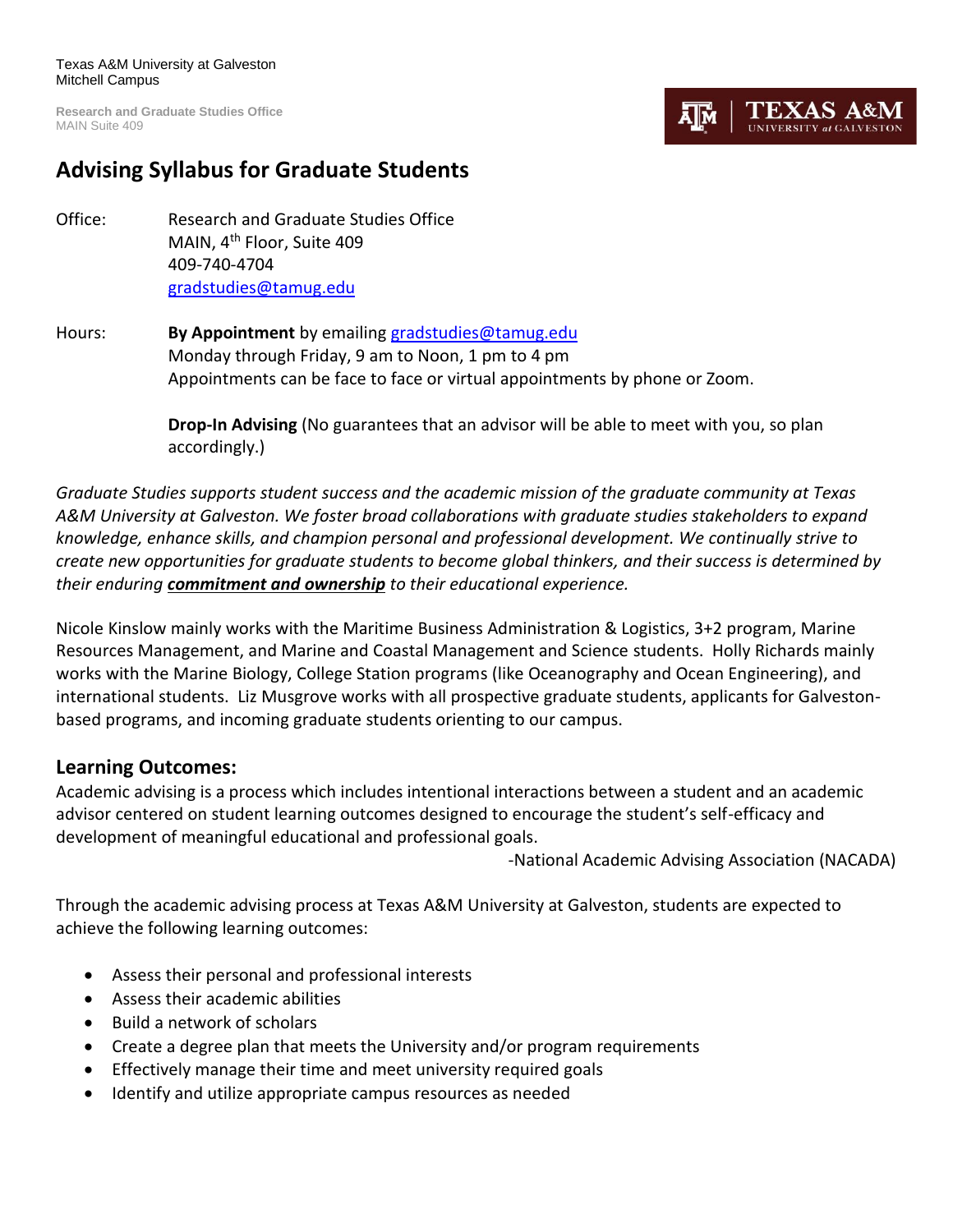#### **Expectations:**

| What you can expect of your Academic Advisor:                                  | What we expect of you:                                                      |
|--------------------------------------------------------------------------------|-----------------------------------------------------------------------------|
| Knowledge of policies and curriculum<br>$\bullet$                              | Familiarize yourself with curriculum and<br>policies                        |
| Connect you to campus resources at TAMUG<br>$\bullet$<br>and TAMU              | Make use of campus resources that are<br>available                          |
| Help monitor graduate deadlines<br>$\bullet$                                   | Monitor degree progress and communicate<br>issues where you need assistance |
| Respond to e-mails in a timely manner                                          | Check your TAMU email daily                                                 |
| Be available and prepared for appointments<br>$\bullet$                        | Keep track of your academic progress                                        |
| Maintain confidentiality (except in cases of<br>$\bullet$<br>harm or Title IX) | Take ownership of your academic career here<br>at TAMUG                     |

# **TAMUG Graduate Program Deadlines (TAMU Program Students Should Work With their Academic Advisor):**

- Submit your degree plan by the end of the first long semester.
- For research M.S. students, submit your proposal by the end of the second long semester.
- For Ph.D. students, submit your proposal by the end of the fourth long semester.
- For Ph.D. students, take your preliminary exam by the end of the fifth long semester.

# **Ombudsperson Services:**

An ombudsperson is an advocate that graduate students can utilize. We hope your graduate experience here is positive, but from time to time, graduate students need the help of our office's Ombudsperson. This service is an informal, neutral, and confidential resource for students.

### **The Ombuds Officer can:**

- Listen and help you achieve a greater understanding of the problem.
- Help you find information applicable to your situation and identify possible solutions to your problem.
- Explain University policies and procedures and how they apply to your specific case.
- Help you identify options for resolving conflicts with colleagues, staff, faculty, and advisors.
- Help you achieve fair and equitable solutions to problems.
- Facilitate and/or mediate communication among people in conflict.
- Provide other types of assistance to help you resolve a problem informally.
- Refer you to formal grievance or appeal procedures if you wish to engage in a formal process.
- Identify trends or patterns of complaints that might be systemic.
- Offer recommendations for changes to policies/procedures that appear outdated or problematic, while maintaining confidentiality.

### **The Ombuds Officer cannot:**

- Advocate for the University or the student, or any particular point of view.
- Make or change University decisions, rules, or policies.
- Set aside a decision or supersede the authority of another University official.
- Participate in formal grievance procedures.